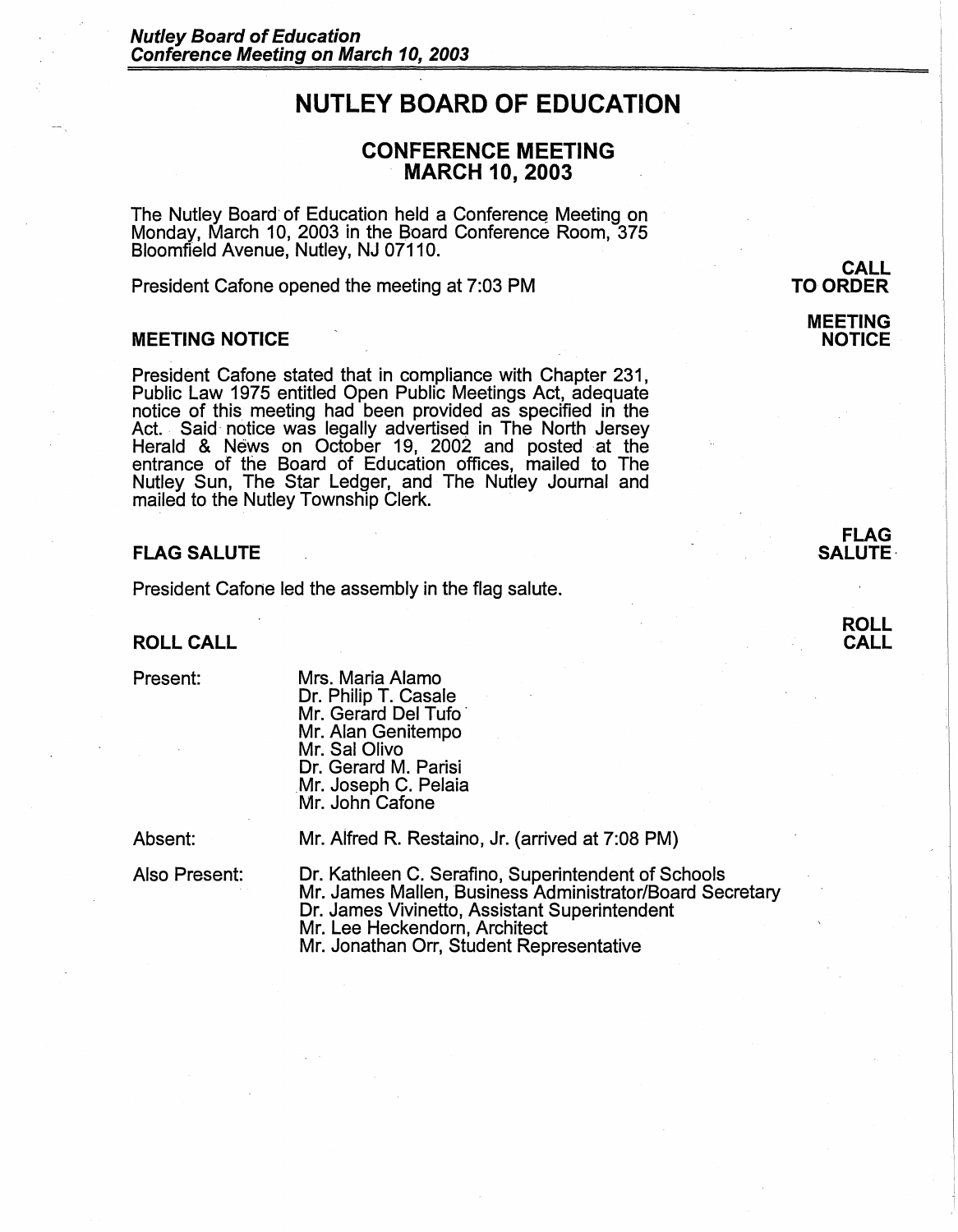# **ITEMS DISCUSSED**

#### Communications During an Emergency

Superintendent Serafino briefly summarized the district's plan in the event of an emergency. She discussed the possibility of using email to communicate with parents in the event of an emergency that disables the telephone system. She then introduced the district's Information Technology (IT) Coordinator, Mr. Robert Presuto. Mr. Presuto provided the details of how this type of communications system would work.

# **MOTION TO ADJOURN TO EXECUTIVE SESSION**

At 7:35 PM Trustee Restaino moved and Trustee Del Tufo seconded the following resolution:

WHEREAS, the Board of Education will be discussing matters exempt from public discussion pursuant to N.J.S.A. 10:4-12,

NOW, THEREFORE, BE IT RESOLVED that the Board of Education recess to closed executive session at this time in the conference room to discuss personnel and legal matters, and

BE IT FURTHER RESOLVED that the results of the discussions will be made public by inclusion on the agenda of a subsequent meeting of the Board of Education or when the reasons for discussing such matters in closed session no longer exist.

The motion was unanimously approved by voice vote.

Reconvened open meeting at 10:15 PM

The trustees and administration continued with their budget deliberations. At this time Business Administrator Mallen provided another presentation and breakdown of the proposed budget and again explained where the significant increases occur.

Mr. Genitempo asked the trustees to consider putting a resolution on the next regular meeting agenda to authorize an energy audit of all school district facilities.

## **ADJOURN**

There being no further business the meeting was adjourned at 10:40 PM on a motion by Trustee Alamo, seconded by Trustee Parisi and unanimously approved by voice vote.

# **RECONVENE OPEN MEETING**

**DISCUSS BUDGET** 

# **ADJOURN**

# **ITEMS DISCUSSE<sup>r</sup>**

#### **EXECUTIVE SESSION**